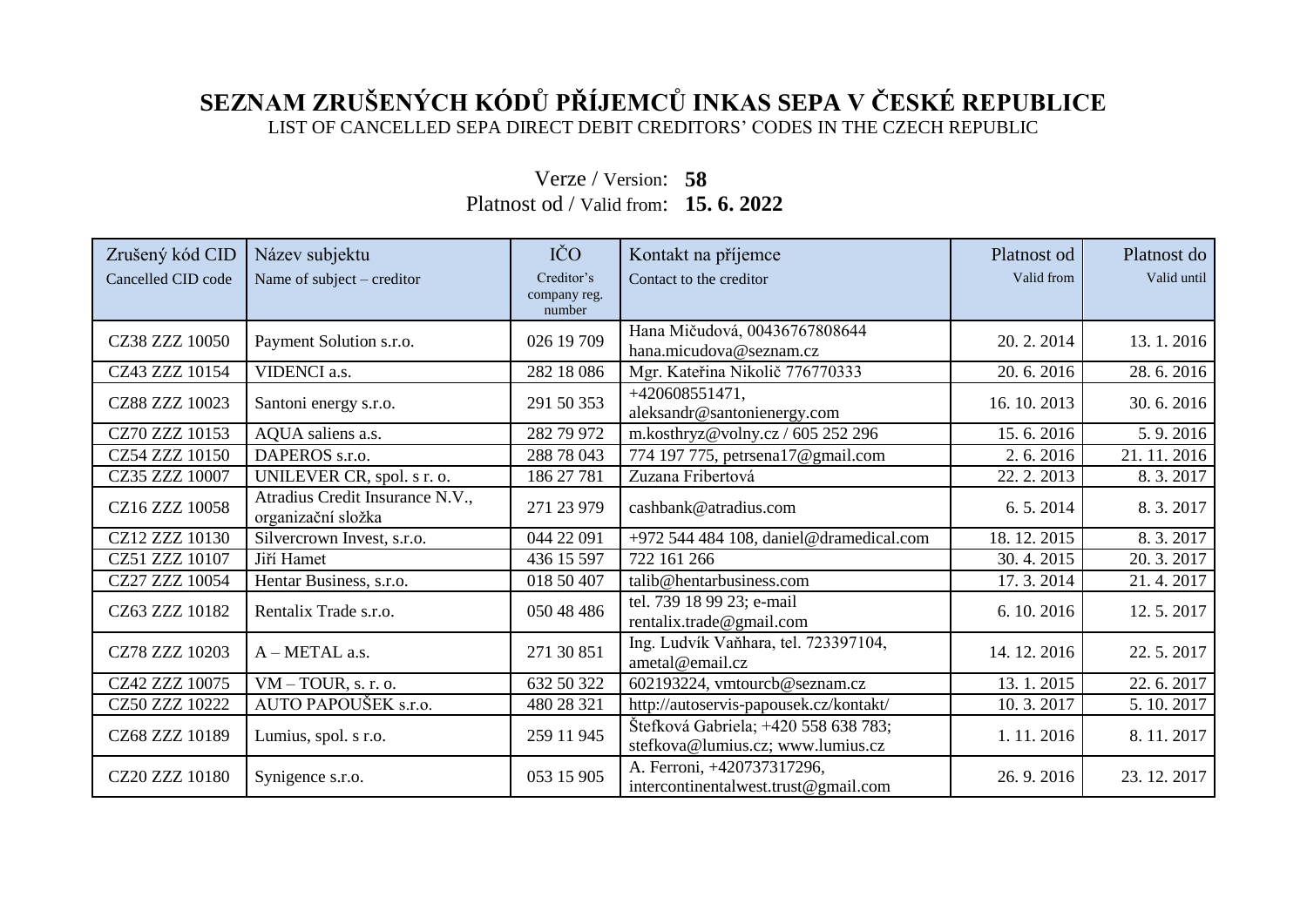| Zrušený kód CID<br>Cancelled CID code | Název subjektu<br>Name of subject – creditor | IČO<br>Creditor's<br>company reg. | Kontakt na příjemce<br>Contact to the creditor                   | Platnost od<br>Valid from | Platnost do<br>Valid until |
|---------------------------------------|----------------------------------------------|-----------------------------------|------------------------------------------------------------------|---------------------------|----------------------------|
|                                       |                                              | number                            | Martin Kvapil, 376535821                                         |                           |                            |
| CZ92 ZZZ 10048                        | Holzindustrie Chanovice s.r.o.               | 453 49 711                        | martin.kvapil@haas-holzindustrie.cz                              | 18.2.2014                 | 17.1.2018                  |
| CZ74 ZZZ 10178                        | SEEON Group s.r.o.                           | 038 36 703                        | Ondřej Doležal, +420733739001,<br>seeon.innogy@gmail.com         | 16.9.2016                 | 17.1.2018                  |
| CZ23 ZZZ 10126                        | HERMES ZUIR s.r.o.                           | 039 11 331                        | Irena Kažmirská, +421 948 508 858,<br>hermeszuir@gmail.com       | 19.11.2015                | 6.3.2018                   |
| CZ59 ZZZ 10157                        | Globalni partnerstvi s.r.o.                  | 246 99 284                        | Olga Aishman 722 444 404                                         | 27.6.2016                 | 6.3.2018                   |
| CZ47 ZZZ 10179                        | FORESTMAN s.r.o.                             | 041 48 029                        | Radek Křivánek, +420605261905, mail:<br>forestmanrk@gmail.com    | 22.9.2016                 | 6.3.2018                   |
| CZ52 ZZZ 10186                        | Better world                                 | 023 09 521                        | David Bureš, tel. 773001236                                      | 21.10.2016                | 6.3.2018                   |
| CZ62 ZZZ 10200                        | <b>ULTIMATE PRAGUE s.r.o.</b>                | $\overline{052\ 75\ 288}$         | Artur Hansen +420 777 420 768                                    | 5.12.2016                 | 6.3.2018                   |
| CZ24 ZZZ 10205                        | Europe Union Consulting s.r.o.               | 041 14 477                        | Yumzhar Vodan, +421944234151                                     | 22. 12. 2016              | 6.3.2018                   |
| CZ33 ZZZ 10140                        | CB Cargo s.r.o.                              | 260 70 511                        | Miroslav Pilnaj, +420 734 230 124,<br>m.pilnaj@cbcargo.cz        | 1.3.2016                  | 15.3.2018                  |
| CZ46 ZZZ 10197                        | LOMAX PRAHA s.r.o.                           | 485 37 411                        | Michal Balcar $-602486010$                                       | 23.11.2016                | 15.3.2018                  |
| CZ21 ZZZ 10259                        | SALTEK s.r.o.                                | 627 41 471                        | http://www.saltek.eu/                                            | 22. 2. 2018               | 10.4.2018                  |
| CZ31 ZZZ 10176                        | Czech ENERGIS s.r.o.                         | 247 90 796                        | czech-energis@email.cz, tel. 603 149 205                         | 8.9.2016                  | 25.4.2018                  |
| CZ80 ZZZ 10167                        | <b>IBERITERAN s.r.o.</b>                     | 050 42 011                        | 774 110 156                                                      | 18.8.2016                 | 23.5.2018                  |
| CZ26 ZZZ 10169                        | IKOM BT s.r.o.                               | 256 89 941                        | tel. 774 618 284                                                 | 29.8.2016                 | 23.5.2018                  |
| CZ69 ZZZ 10171                        | EUROTERMINAL a.s.                            | 290 96 375                        |                                                                  | 5.9.2016                  | 23.5.2018                  |
| CZ67 ZZZ 10207                        | G.T&K systém s.r.o.                          | 243 16 776                        | PSHENYCHNYI IGOR 778009988                                       | 13.1.2017                 | 23.5.2018                  |
| CZ56 ZZZ 10211                        | Drdová Hana PhDr.                            | 498 39 187                        | nurilja57@gmail.com, tel 727969630                               | 17.1.2017                 | 23.5.2018                  |
| CZ18 ZZZ 10216                        | <b>EUROPEAN BUSINESS</b><br>AGENCY, SE       | 242 37 698                        | 777 753 911, evroagency.se@gmail.com                             | 25.1.2017                 | 23.5.2018                  |
| CZ88 ZZZ 10217                        | SKIPI, s.r.o.                                | 629 56 876                        | 777 55 36 55, l.blafka@gmail.com                                 | 27.1.2017                 | 23.5.2018                  |
| CZ77 ZZZ 10221                        | Pourmabenie s.r.o.                           | 038 66 661                        | katerina90.s@seznam.cz, tel: 739007703<br>p. Synáková – jednatel | 2.3.2017                  | 23.5.2018                  |
| CZ39 ZZZ 10226                        | Rasshua s.r.o.                               | 030 46 214                        | 605237814, ig.ano@seznam.cz                                      | 21.4.2017                 | 23.5.2018                  |
| CZ76 ZZZ 10239                        | Better Cars s.r.o.                           | 019 26 977                        | sekaninal@centrum.cz                                             | 10.7.2017                 | 23.5.2018                  |
| CZ48 ZZZ 10258                        | Petr Křivoň                                  | 487 82 491                        | 731285094 Petr Křivoň                                            | 14.2.2018                 | 23.5.2018                  |
| CZ73 ZZZ 10196                        | Stavitelství O2 s.r.o.                       | 044 43 641                        | Milan Černý, tel. +420602572729                                  | 16.11.2016                | 12.11.2018                 |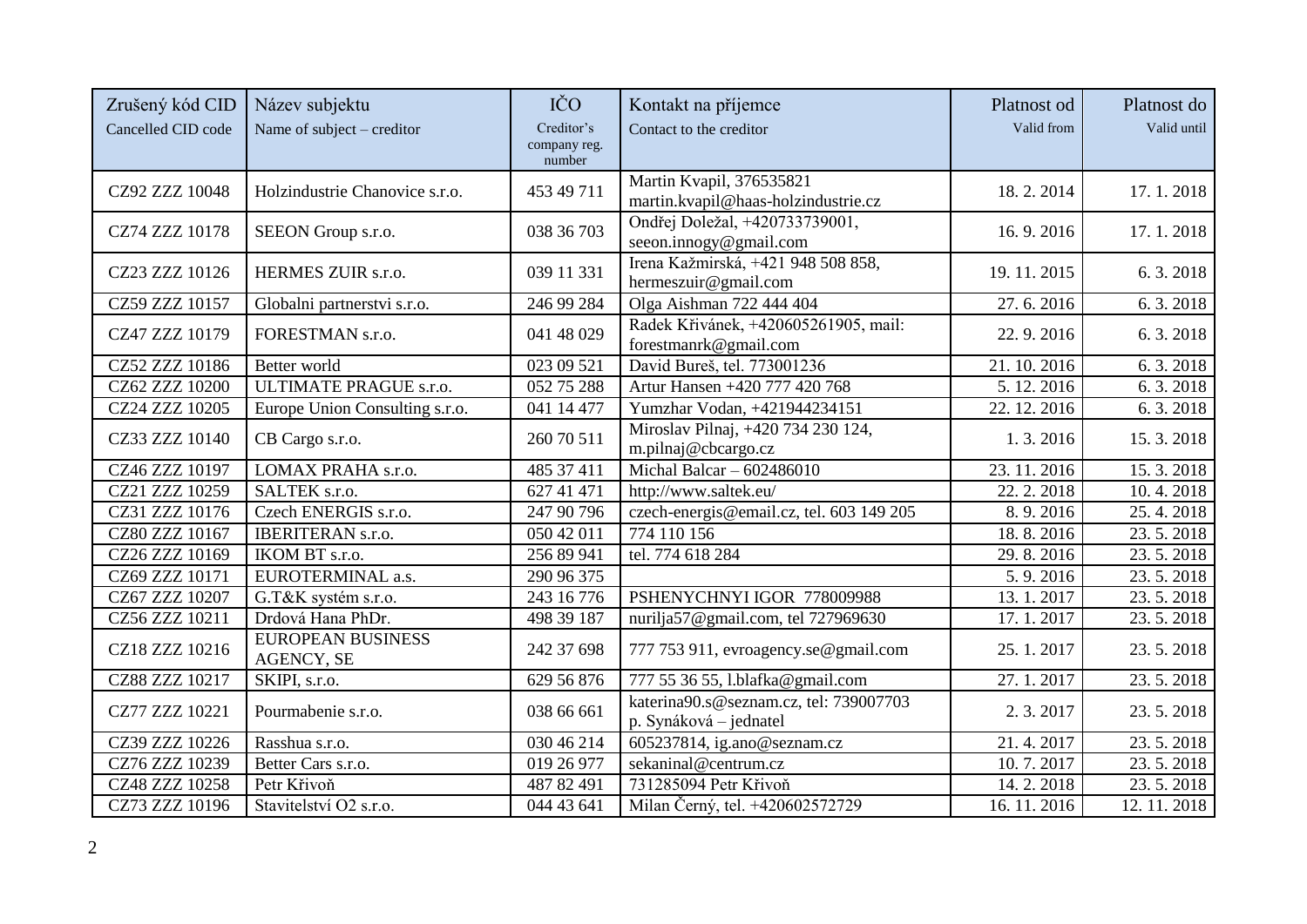| Zrušený kód CID    | Název subjektu                 | IČO                                  | Kontakt na příjemce                                               | Platnost od               | Platnost do |
|--------------------|--------------------------------|--------------------------------------|-------------------------------------------------------------------|---------------------------|-------------|
| Cancelled CID code | Name of subject – creditor     | Creditor's<br>company reg.<br>number | Contact to the creditor                                           | Valid from                | Valid until |
| CZ75 ZZZ 10063     | Hokus Pokus s.r.o.             | 030 62 015                           | andreu.florent@gmail.com                                          | 22.7.2014                 | 7.2.2019    |
| CZ42 ZZZ 10172     | AMPERA s.r.o.                  | 024 02 645                           | +420778001700, ampera.sro@gmail.com                               | 6.9.2016                  | 7.2.2019    |
| CZ51 ZZZ 10204     | CONSTAR CZ, s.r.o.             | 014 51 863                           | z.maj@centrum.cz, +420604594083,<br>Zbigniew Maj                  | 16.12.2016                | 7.2.2019    |
| CZ16 ZZZ 10252     | <b>BELSET</b> Capital s.r.o.   | 046 60 641                           | belsetsro@gmail.com                                               | 8.11.2017                 | 7.2.2019    |
| CZ80 ZZZ 10264     | KV OPEN s.r.o.                 | 291 09 876                           | Tel. +420603443276                                                | $\overline{23}$ . 3. 2018 | 7.2.2019    |
| CZ55 ZZZ 10132     | Molintrans s.r.o.              | 030 24 491                           | +421 911 173 883, danojoz@gmail.com                               | 22. 12. 2015              | 18.2.2019   |
| CZ92 ZZZ 10145     | V+M Vlamar car s.r.o.          | 286 50 743                           | yeletskykh-aleksandr@rambler.ru/<br>731308975                     | 24.3.2016                 | 18.2.2019   |
| CZ27 ZZZ 10151     | OBERFELD market s.r.o.         | 292 50 218                           | www.oberfeld.cz / 602 708 453                                     | 3.6.2016                  | 18.2.2019   |
| CZ37 ZZZ 10165     | TOS Energy Service a.s.        | 286 40 462                           | www.tosenergy.cz / 724200975 /<br>galova.tos@gmail.com            | 18.7.2016                 | 18.2.2019   |
| CZ30 ZZZ 10194     | SEBILAND a.s.                  | 281 74 968                           | office@sebiland.com                                               | 11.11.2016                | 18.2.2019   |
| CZ32 ZZZ 10061     | PADUANA VENTURE s.r.o.         | 028 22 211                           | andreu.florent@gmail.com                                          | 21.7.2014                 | 1.3.2019    |
| CZ69 ZZZ 10074     | LACAONIA, s.r.o.               | 033 91 523                           | simmonet143@gmail.com                                             | 12.1.2015                 | 1.3.2019    |
| CZ17 ZZZ 10137     | Amoveo International s.r.o.    | 041 76 243                           | info@amoveointernational.eu                                       | 18.2.2016                 | 1.3.2019    |
| CZ87 ZZZ 10138     | Audentius s.r.o.               | 031 25 475                           | info@audentius.cz                                                 | 23.2.2016                 | 1.3.2019    |
| CZ18 ZZZ 10119     | WELL spol. s r.o.              | 405 25 678                           | www.wellokna.cz                                                   | 21.7.2015                 | 12.3.2019   |
| CZ32 ZZZ 10158     | RUBINEA s.r.o.                 | 242 93 717                           | 776805040 / inforubinea.cz                                        | 30.6.2016                 | 26.3.2019   |
| CZ96 ZZZ 10073     | Club Hany Bany s.r.o.          | 028 94 955                           | m.vydra@email.cz                                                  | 22.12.2014                | 9.4.2019    |
| CZ72 ZZZ 10020     | BeF Home s. r. o.              | 255 24 682                           |                                                                   | 12.9.2013                 | 29.5.2019   |
| CZ36 ZZZ 10183     | Latusekgroup s.r.o.            | 041 03 271                           | lgroupcz@gmail.com, $+48731489003$                                | 11.10.2016                | 29.5.2019   |
| CZ82 ZZZ 10228     | KORADO, a.s.                   | 252 55 843                           | zuzana.mrazkova@korado.cz                                         | 26.4.2017                 | 29.5.2019   |
| CZ55 ZZZ 10229     | GTS Travel Service s.r.o.      | 030 57 682                           | gts.travel.cz@gmail.com                                           | 1.5.2017                  | 29.5.2019   |
| CZ91 ZZZ 10260     | <b>BIRKIRKARA Trade s.r.o.</b> | 015 71 982                           | mail:<br>pietro.trevisan@gmail.com,+420777571963                  | 22.2.2018                 | 29.5.2019   |
| CZ52 ZZZ 10283     | m-tec CZ, s.r.o.               | 496 18 318                           | www.m-tec.com                                                     | 17.7.2018                 | 29.5.2019   |
| CZ64 ZZZ 10164     | RINKO s.r.o.                   | 271 26 145                           | 777 716 118, Václava Trojana 1484/8, 140<br>00 Praha 10-Uhříněves | 18.7.2016                 | 15.7.2019   |
| CZ15 ZZZ 10173     | IRON SOLUTION s.r.o.           | $\overline{045}$ 41 111              | iron.solutionsro@gmail.com                                        | 7.9.2016                  | 15.7.2019   |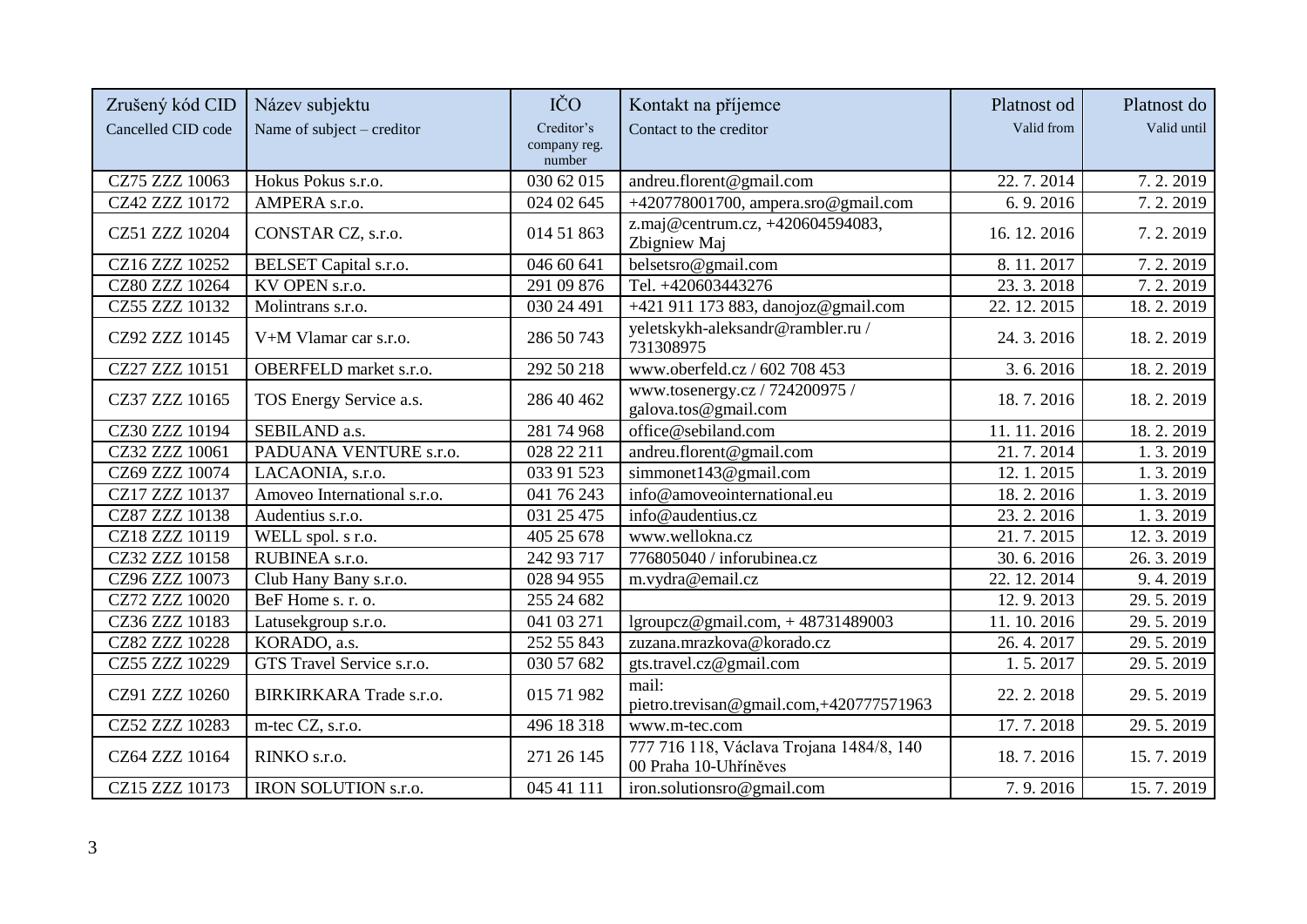| Zrušený kód CID<br>Cancelled CID code | Název subjektu<br>Name of subject - creditor           | IČO<br>Creditor's<br>company reg. | Kontakt na příjemce<br>Contact to the creditor                       | Platnost od<br>Valid from | Platnost do<br>Valid until |
|---------------------------------------|--------------------------------------------------------|-----------------------------------|----------------------------------------------------------------------|---------------------------|----------------------------|
| CZ19 ZZZ 10198                        | 1.Karlovarská komoditní burza                          | number<br>252 33 459              | strunc@tablet.cz / 602742501                                         | 25.11.2016                | 15.7.2019                  |
| CZ45 ZZZ 10215                        | <b>HEALTH &amp; BEAUTY DEAD</b><br>SEA MINERALS s.r.o. | 291 04 637                        | international.trade@seznam.cz,<br>tel:724506478<br>p. Hodan-jednatel | 23.1.2017                 | 15.7.2019                  |
| CZ27 ZZZ 10248                        | Black sheep s.r.o.                                     | 063 40 385                        | 604 101 501 KOENIGSMARK@POST.CZ                                      | 21.9.2017                 | 15.7.2019                  |
| CZ25 ZZZ 10284                        | DTR Cars s.r.o.                                        | 040 82 192                        | +420737747747, info@dtrcars.cz                                       | 17.7.2018                 | 15.7.2019                  |
| CZ75 ZZZ 10257                        | LuckaDent s.r.o.                                       | 286 94 813                        | www.luckadent.com, marco-<br>lucka@hotmail.de, +420607984540         | 8.1.2018                  | 18.11.2019                 |
| CZ78 ZZZ 10300                        | EUPSProvider s.r.o.                                    | 022 26 987                        | Ing. Marianna Luzanová, PhD.,<br>tel. 420 776 281 220                | 1.12.2018                 | 2. 1. 2020                 |
| CZ23 ZZZ 10223                        | HONKYS a.s.                                            | 021 30 343                        | honkys@honkys.eu, +420727820700,<br>Vladimír Honkyš                  | 20.3.2017                 | 20.1.2020                  |
| CZ95 ZZZ 10285                        | <b>IDONEO, SE</b>                                      | 243 04 140                        | Tel.: +420 725 517 557                                               | 27.7.2018                 | 20.1.2020                  |
| CZ41 ZZZ 10287                        | Cosamatur Company s.r.o.                               | 052 52 041                        | Petr Nádvorník, tel: +420 725 517 557,<br>email: petr@idoneo.com.pl  | 31.7.2018                 | 20.1.2020                  |
| CZ46 ZZZ 10294                        | Vitaboo Austria s.r.o.                                 | 041 77 754                        | Heinz Pilz, tel.: +420 601 581 110,<br>heinzp65@gmail.com            | 18.9.2018                 | 20.1.2020                  |
| CZ57 ZZZ 10193                        | JJF HOLDING a.s.                                       | 268 33 701                        | info@jjfholding.com                                                  | 10.11.2016                | 28.1.2020                  |
| CZ61 ZZZ 10218                        | CAORLE INVEST s.r.o.                                   | 248 44 110                        | caorleinvest@gmail.com, tel. 773200200                               | 1.2.2017                  | 10.2.2020                  |
| CZ92 ZZZ 10242                        | SIT-Scherm International<br>Transports, s.r.o.         | 263 84 493                        | roman.sedlacek@scherm.cz                                             | 28.7.2017                 | 30.3.2020                  |
| CZ81 ZZZ 10052                        | SPOJTEC s.r.o.                                         | 286 66 739                        | Holmanová Radka, 608 779 773<br>spojtec@centrum.cz                   | 27.2.2014                 | 18.5.2020                  |
| CZ86 ZZZ 10059                        | EYE 2000 s.r.o.                                        | 267 09 538                        | www.eye2000.cz, info@eye2000.cz                                      | 1.6.2014                  | 18.5.2020                  |
| CZ81 ZZZ 10149                        | KLIMUS & PARTNERS s.r.o.                               | 033 73 444                        | www.klimus.cz, +420 602 705 686                                      | 13.5.2016                 | 18.5.2020                  |
| CZ91 ZZZ 10163                        | Element Business s.r.o.                                | 019 53 575                        | 777240141 / is@iod-consulting.com                                    | 1.7.2016                  | 18.5.2020                  |
| CZ14 ZZZ 10191                        | EM Brno s.r.o.                                         | 645 07 301                        | ou@embrno.cz / www.embrno.cz /<br>548427411                          | 3.11.2016                 | 18.5.2020                  |
| CZ66 ZZZ 10225                        | SULKO s. r. o.                                         | 479 76 969                        | sulko@sulko.cz/800155156                                             | 13.4.2017                 | 18.5.2020                  |
| CZ49 ZZZ 10240                        | L-SHOP-TEAM Česko s.r.o.                               | 458 09 631                        | p.komarkova@l-shop-team.cz / shop.l-shop-<br>team.cz / 602245713     | 14.7.2017                 | 18.5.2020                  |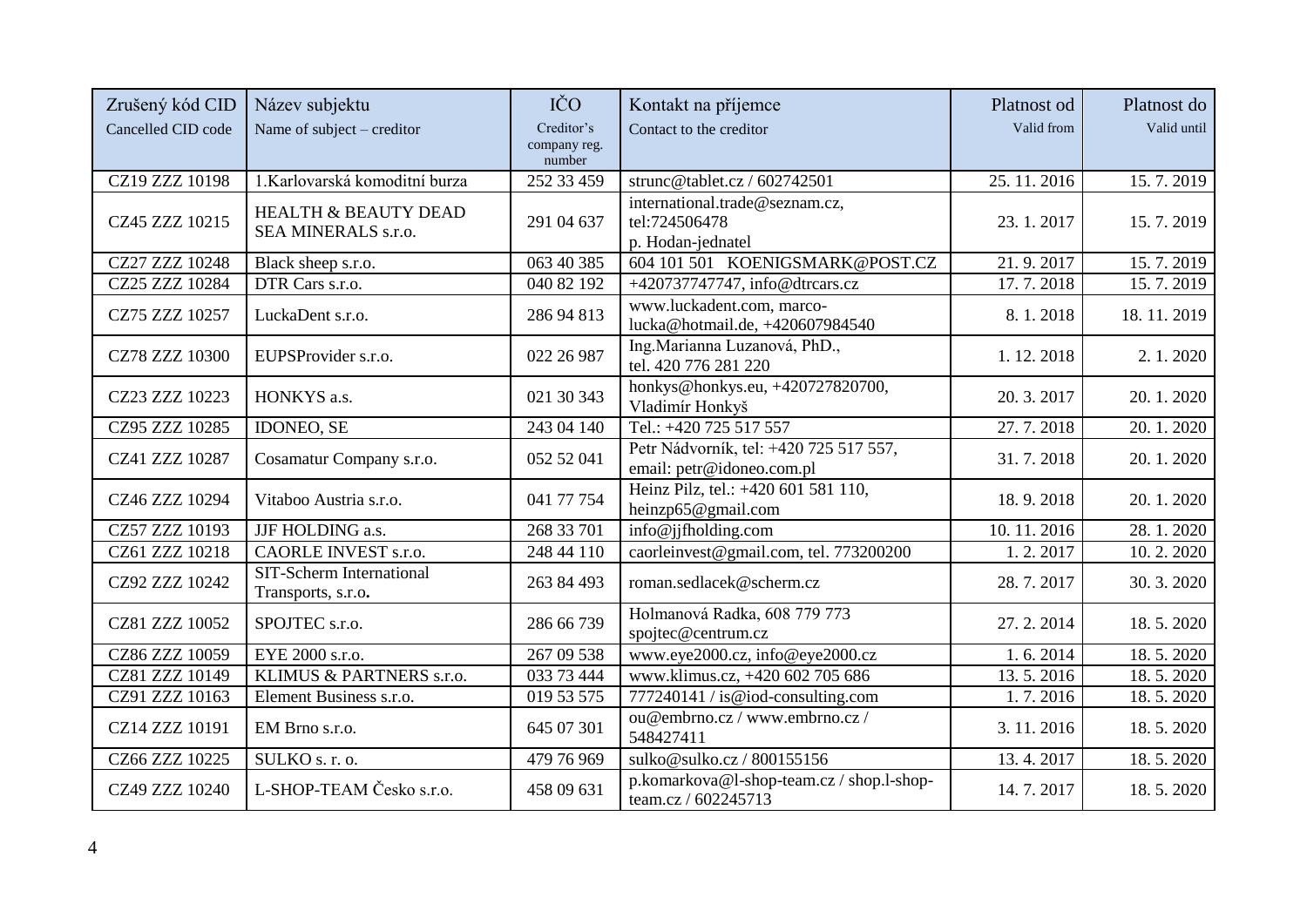| Zrušený kód CID    | Název subjektu                          | IČO                    | Kontakt na příjemce                                             | Platnost od | Platnost do               |
|--------------------|-----------------------------------------|------------------------|-----------------------------------------------------------------|-------------|---------------------------|
| Cancelled CID code | Name of subject – creditor              | Creditor's             | Contact to the creditor                                         | Valid from  | Valid until               |
|                    |                                         | company reg.<br>number |                                                                 |             |                           |
| CZ18 ZZZ 10313     | Ing. Jiří Slavotínek                    | 498 86 258             | Tel.: 777 139 028                                               | 25.2.2019   | $\overline{25}$ . 6. 2020 |
| CZ98 ZZZ 10328     | <b>ONYX</b> Care s.r.o.                 | 024 77 688             |                                                                 | 18.10.2019  | 25.6.2020                 |
| CZ33 ZZZ 10334     | Firalona s.r.o.                         | 074 20 005             | firalona.info@gmail.com, 773039764                              | 4.12.2019   | $\overline{2}$ 5. 6. 2020 |
| CZ38 ZZZ 10244     | TH REAL s.r.o.                          | 280 89 511             | Tibor Házi, tel. 606 633 363, e-mail:<br>threal.sro@seznam.cz   | 9.8.2017    | 30.6.2020                 |
| CZ32 ZZZ 10352     | České vysoké učení technické<br>v Praze | 684 07 700             | www.cvut.cz                                                     | 1.5.2020    | 20.7.2020                 |
| CZ53 ZZZ 10168     | VO Group s.r.o.                         | 284 77 774             | +372 53217861                                                   | 26.8.2016   | 28.7.2020                 |
| CZ44 ZZZ 10233     | V.I.P. Free Shop VASO s.r.o.            | 031 21 887             | Pavel Uhl 602 641 737                                           | 26.5.2017   | 11.8.2020                 |
| CZ49 ZZZ 10046     | LS KAMNA s.r.o.                         | 281 31 860             | www.Is-kamna.cz, 604614128                                      | 7.2.2014    | 17.12.2020                |
| CZ24 ZZZ 10302     | PaySysEU s.r.o.                         | 029 53 137             | ALEKSEJS BOIKO, alex.boiko@paysys.cz                            | 1.12.2018   | 7.1.2021                  |
| CZ10 ZZZ 10263     | WEST MEN POWER s.r.o.                   | 066 36 462             | +447853696473, info@opusagentis.com                             | 20.3.2018   | 9.2.2021                  |
| CZ91 ZZZ 10357     | LL Logistix s.r.o.                      | 026 37 731             | mail: sanyisitka1108@gmail.cz,<br>$+420608190088$               | 17.6.2020   | 9.2.2021                  |
| CZ49 ZZZ 10337     | greiner packaging s.r.o.                | 263 09 181             | Andrea Grebeníčková. +420 606 714 222                           | 12.12.2019  | 20.4.2021                 |
| CZ79 ZZZ 10282     | ORLIČAN s.r.o.                          | 035 44 974             | vaclav.bervid@b-technologie.cz,<br>+420605231920                | 11.7.2018   | 19.5.2021                 |
| CZ21 ZZZ 10162     | DOS-SERVIS, s.r.o.                      | 262 04 240             | stekly@dos-servis.cz                                            | 1.7.2016    | 25.5.2021                 |
| CZ85 ZZZ 10174     | AGILE spol. s r.o.                      | 150 30 741             | benes@agilevm.cz/www.agilevm.cz/<br>724148454                   | 7.9.2016    | 25.5.2021                 |
| CZ58 ZZZ 10175     | Klášterecké masné pochoutky, a.s.       | 274 90 939             | holubarova@klmp.cz / www.klmp.cz /<br>724187782                 | 7.9.2016    | 25.5.2021                 |
| CZ87 ZZZ 10235     | N. 59 a.s.                              | 491 97 649             | info@n59.cz                                                     | 20.6.2017   | 16.8.2021                 |
| CZ65 ZZZ 10243     | TH Consult, s.r.o.                      | 251 64 708             | Tibor Házi, tel. 606 633 363, e-mail:<br>thconsultsro@gmail.com | 9.8.2017    | 16.8.2021                 |
| CZ80 ZZZ 10070     | TOMKET, s.r.o.                          | 251 23 998             | www.nejlevnejsipneu.cz                                          | 6.10.2014   | 10.11.2021                |
| CZ63 ZZZ 10279     | TOMKET EXPORT s.r.o.                    | 054 01 674             | 777864799, radek@nejlevnejsipneu.cz                             | 4.7.2018    | 10.11.2021                |
| CZ13 ZZZ 10015     | VfG Cosmian s. r. o.                    | 254 93 680             | http://www.vfg.com                                              | 21.6.2013   | 18.1.2022                 |
| CZ88 ZZZ 10120     | WPC - WOODPLASTIC a.s.                  | 241 76 851             | wpc@woodplastic.cz                                              | 24.7.2015   | 25.1.2022                 |
| CZ80 ZZZ 10361     | EEC servis s.r.o.                       | 289 55 561             | interservice.holding@gmail.com,<br>tel.: +420776121144          | 19.8.2020   | 25.1.2022                 |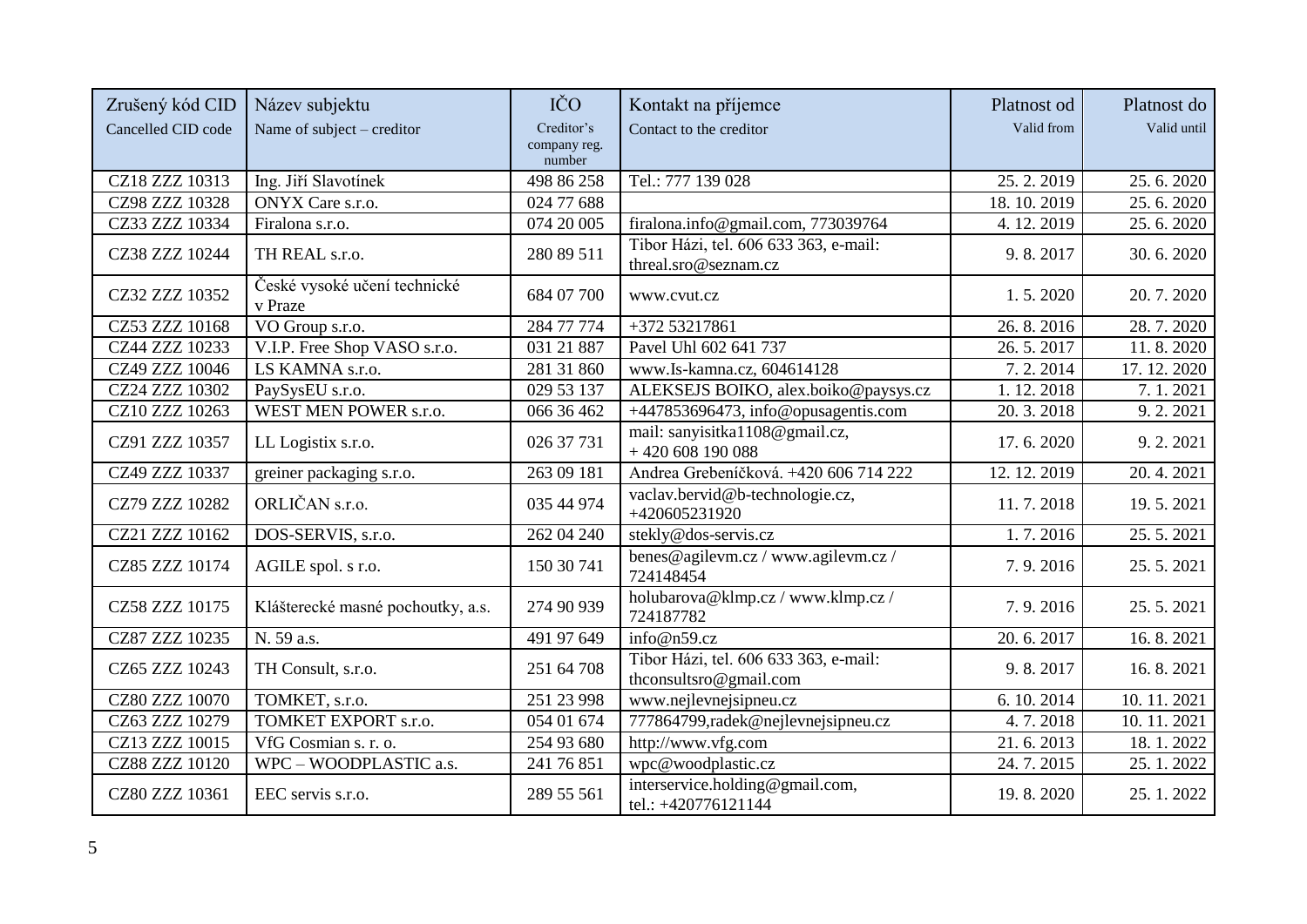| Zrušený kód CID<br>Cancelled CID code | Název subjektu<br>Name of subject – creditor | IČO<br>Creditor's<br>company reg. | Kontakt na příjemce<br>Contact to the creditor                                                                                            | Platnost od<br>Valid from | Platnost do<br>Valid until |
|---------------------------------------|----------------------------------------------|-----------------------------------|-------------------------------------------------------------------------------------------------------------------------------------------|---------------------------|----------------------------|
|                                       |                                              | number                            |                                                                                                                                           |                           |                            |
| CZ50 ZZZ 10319                        | BERIT s.r.o.                                 | 052 57 301                        | Pavel Ritschel, pavel.ritschel@gmail.com,<br>tel. +420601089154                                                                           | 22.5.2019                 | 1.2.2022                   |
| CZ82 ZZZ 10325                        | Qpay s.r.o.                                  | 052 59 894                        | ok@q-pay.cz, +420774553533                                                                                                                | 1.8.2019                  | 14.2.2022                  |
| CZ96 ZZZ 10364                        | GOSPOL s.r.o.                                | 287 17 287                        | tel. +420 725179903, gospolcz@seznam.cz                                                                                                   | 7.9.2020                  | 14.2.2022                  |
| CZ74 ZZZ 10081                        | WMW-Production, s.r.o.                       | 469 91 611                        | Radek Vavřina, radek.vavrina@wmw.cz,<br>tel. +420 602 517 459                                                                             | 9.3.2015                  | 22.3.2022                  |
| CZ73 ZZZ 10293                        | LOLLIPOP Trading s.r.o.                      | 251 67 634                        | Michael Chmiel - administrativa,<br>420 775 012 142                                                                                       | 10.9.2018                 | 22. 3. 2022                |
| CZ43 ZZZ 10348                        | STARLIFE s.r.o.                              | 267 72 493                        | Palouky 616, 253 01 HOSTIVICE,<br>Robert Změlík, +420 737 252 400,<br>e-mail: robert@starlife.cz www.starlife.cz                          | 9.4.2020                  | 22.3.2022                  |
| CZ16 ZZZ 10349                        | C202 TRADE s.r.o.                            | 279 44 484                        | Mr. Otakar Hejlík, E: Hejliko@seznam.cz,<br>P:+420 736 503 464,<br>W:c202trade.cz, A: Palouky 616, 253 01<br>Hostivice, Czech Republic    | 9.4.2020                  | 22. 3. 2022                |
| CZ86 ZZZ 10350                        | C202 CONSULT s.r.o.                          | 279 44 531                        | Mr. Patrik Tomšů, E: patatomsu@gmail.com,<br>P:+420 734 428 000,<br>W:c202consult.cz, A: Palouky 616, 253 01<br>Hostivice, Czech Republic | 9.4.2020                  | 22. 3. 2022                |
| CZ67 ZZZ 10304                        | Budějovický Budvar, národní<br>podnik        | 005 14 152                        | www.budejovickybudvar.cz/<br>ladislav.sirovy@budvar.cz / 387705335                                                                        | 2.1.2019                  | 1.4.2022                   |
| CZ85 ZZZ 10077                        | LIKOV s.r.o.                                 | 606 97 598                        | Marie.hlavackova@likov.com                                                                                                                | 22.1.2015                 | 16.5.2022                  |
| CZ29 ZZZ 10309                        | First Prague Properties s.r.o.               | 279 50 166                        | ph@cordea.cz / 603427942 / www.cordea.cz                                                                                                  | 11.2.2019                 | 16.5.2022                  |
| CZ22 ZZZ 10338                        | RETIGO s.r.o.                                | 607 94 062                        | www.retigo.cz                                                                                                                             | 12.12.2019                | 16.5.2022                  |
| CZ54 ZZZ 10247                        | Ing. LADISLAV KRULICH-La<br>- Bohéme         | 169 05 865                        | peva@la-boheme.cz, +420 225 116 137                                                                                                       | 19.9.2017                 | 7.6.2022                   |
| CZ84 ZZZ 10289                        | Outdoor Concept a.s.                         | 290 93 724                        | Marie Kristová,<br>marie.kristova@outdoorconcept.cz,<br>+420379200415                                                                     | 10.8.2018                 | 15.6.2022                  |